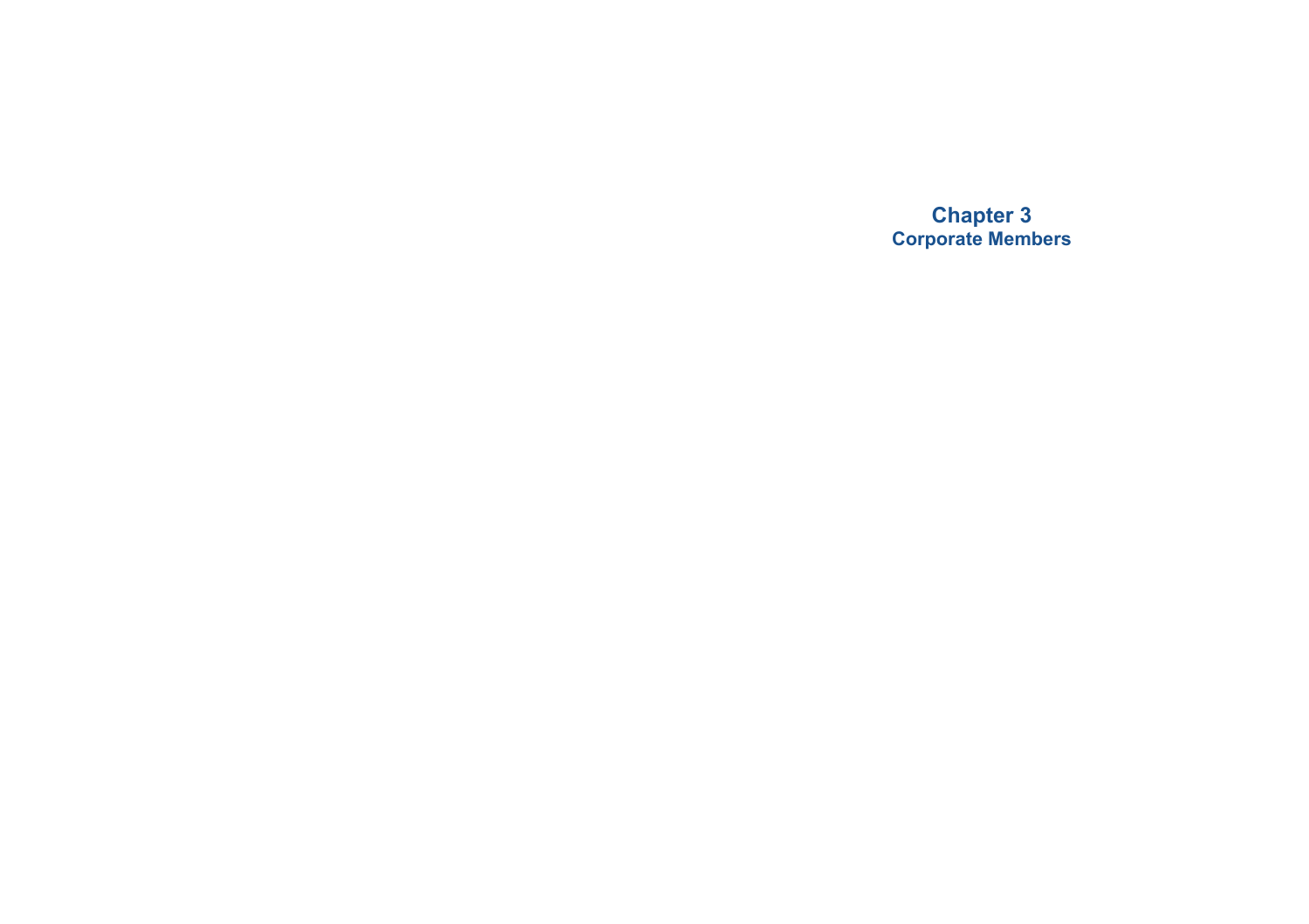## **3.1 LIST OF ADDRESSES**

#### **Abbott**

**Lisa K. Rose** DVP, Global Marketing Abbott Diagnostics 100 Abbott Park Road CP01-5 09LA/DDDP Abbott Park, IL 60064

USA Website: [http://www.abbott.com](http://www.abbott.com/)

## **ADx Neurosciences**

#### **Dr. Vanderstichele Hugo**

Director Assay Development Technologiepark 4 9052, Zwijnaarde Belgium Tel.: +32 9 2616980 Fax: +32 9 261 698 Website: [http://www.adxneurosciences.com](http://www.adxneurosciences.com/)

### **Agappe Diagnostics Ltd**

**Dr. Thomas John** Managing Director Agappe Hills Pattimattom P.O. Ernakulam District Kera,a 683 562 India Tel.: + 91 484 268 9992/7401 Fax: + 91 484 268 9666 Website: [http://www.agappe.com](http://www.agappe.com/)

#### **Analis R&D Diag**

**Mr. François de l'Escaille** Business Development and R&D Manager Zoning Industriel de Rhisnes Rue de Néverlée 11 B-5020 Suarlée (Namur) Belgium Tel.: +32 81 25 50 50 Fax: +32 81 23 12 37 Website: [http://www.analis.com](http://www.analis.com/)

### **Asahi Kasei Pharma Corporation**

**Dr. Shigeru Ueda** Chief Researcher, R&D Group, Diagnostics Dept. 632-1, Mifuku, Izunokuni-shi Shizuoka 410-2321 - Japan Tel.: +81 558 76 8593 Fax: +81 558 76 7149 Website: http://[www-kasei.co.jp/shindan/eng/nn.html](http://www.asahi-kasei.co.jp/asahi/en/index.html)

#### **Axis Shield Point of Care Division**

**Mrs. Kjersti Grimsrud** Kjelsåsveien 161 P.O. Box 6863 Rodeløkka N-0504 Oslo - Norway Tel.: +47 24056000 Website:<http://www.axis-shield.com/>

#### **BD Diagnostics**

**Mr Stephen Church** Associate Director, Medical Affairs The Danby Building, Edmund Halley Rd Oxford Science Park Oxford OX4 4DQ - UK Tel.: +44 (0) 1865 781 Fax: +44 (0) 1865 781528 Mob.: +44 (0) 7810 556853 Website: [http://www.bd.com](http://www.bd.com/)

#### **Beckman Coulter, Inc.**

# **Dr. Jean-Sebastien Blanchet**

Senior Manager Market Access Global Health Economics & Reimbursement 22 avenue des Nations Immeuble le Rimbaud 93420 Villepinte - France Tel: +33 (0)563 558 959 Mobile: +33 (0)632 441 646 Website: http://www.beckmancoulter.com/

#### **The Binding Site Group, Ltd.**

#### **Ms. Claire Perkins**

Marketing Communications Manager 8 Calthorpe Road, Edgbaston Birmingham, B15 1QT, U.K. Tel: +44 (0)121 456 9500 Fax: +44 121 4307061 Website: [http://www.bindingsite.com](http://www.bindingsite.com/)

#### **Biocrates Life Sciences AG**

# **Martina Klocker, Mag.**

Marketing Manager Innrain 66 6020 Innsbruck - Austria Tel. +43 (512)579823 Fax. +43 (512)579823 - 4270 Website: [http://www.biocrates.com](http://www.biocrates.com/)

#### **Bio-Rad Laboratories**

**Dr. Claude Giroud** Director Quality, Regulatory and Clinical Affairs 3, Boulevard Raymond Poincaré 92430 Marnes-la-Coquette France Tel.: +33 1 4795 6973 Fax: +33 1 4795 6220 Website: <http://www.bio-rad.com/>

## **C.P.M. Diagnostic Research SAS**

**Dr. Claudia Piermattei** Head of Quality Management System Via degli Olmetti, 5 00060 Formello –Roma - Italy Tel.: +39 06 90400126 Fax: +39 06 90405270 Website: <http://www.cpmsas.it/>

## **DiaSys Diagnostic Systems GmbH**

**Dr. Günther Gorka** President Alte Strasse 9 D-65558 Holzheim - Germany Tel.: +49-6432-9146-0 Fax: +49 6432-9146.32 Website: [http://www.diasys-diagnostics.com](http://www.diasys-diagnostics.com/)

#### **Diatron**

**Mr. Brian Conibere** Director of Marketing Tablas Utca 39 Budapest H-1097 - Hungary Tel: + 36 1 436 9800 Fax: +36 1 436 9809 Direct line + 44 1234 856815 Website: [http://www.diatron.com](http://www.diatron.com/)

## **ELGA LabWater**

**Dr. Roberto Marcos**

Business Development Manager ELGA LabWater Global Operations Lane End Industrial Estate High Wycombe HP1 43BY UK Tel: +44 1494 887 568 Website: [http://www.elgalabwater.com](http://www.elgalabwater.com/) **III**

#### **Fujirebio Europe**

**Ms. Vesna Kostanjevecki** R&D Unit Manager Technologiepark 6 9052 Zwijnaarde (Gent) **Belgium** Tel.  $+32(0)93261603$ Fax: +32 (0) 9 329 1910 Website: [http://www.fujirebio-europe.com](http://www.fujirebio-europe.com/)

## **Gentian AS**

**Mr. Bård Sundrehagen** Bjornasveien 5 N-1596 Moss - Norway Tel: +47 99339905 Fax: +47 6924 09 62 Website: [http://www.gentian.no](http://www.gentian.no/)

#### **Guangzhou Wondfo Biotech Co. Ltd.**

#### **Ms Guo Wenjuan**

International marketing department director No. 8 Lizhishan Road Scientific City Luogang District Guangzhou, Guangdong - P.R. China Tel.:+86 20 32296086 Fax: +86 20 32296062 Website: [http://www.wondfo.com.cn](http://www.wondfo.com.cn/)

#### **HyTest Ltd.**

#### **Dr. Maria Severina**

Managing Director Intelligate, 6th floor Joukahaisenkatu 6 20520 Turku - Finland Tel: +358 2 5120 900 Fax: +358 2 5120 909 Website: [http://www.hytest.fi](http://www.hytest.fi/)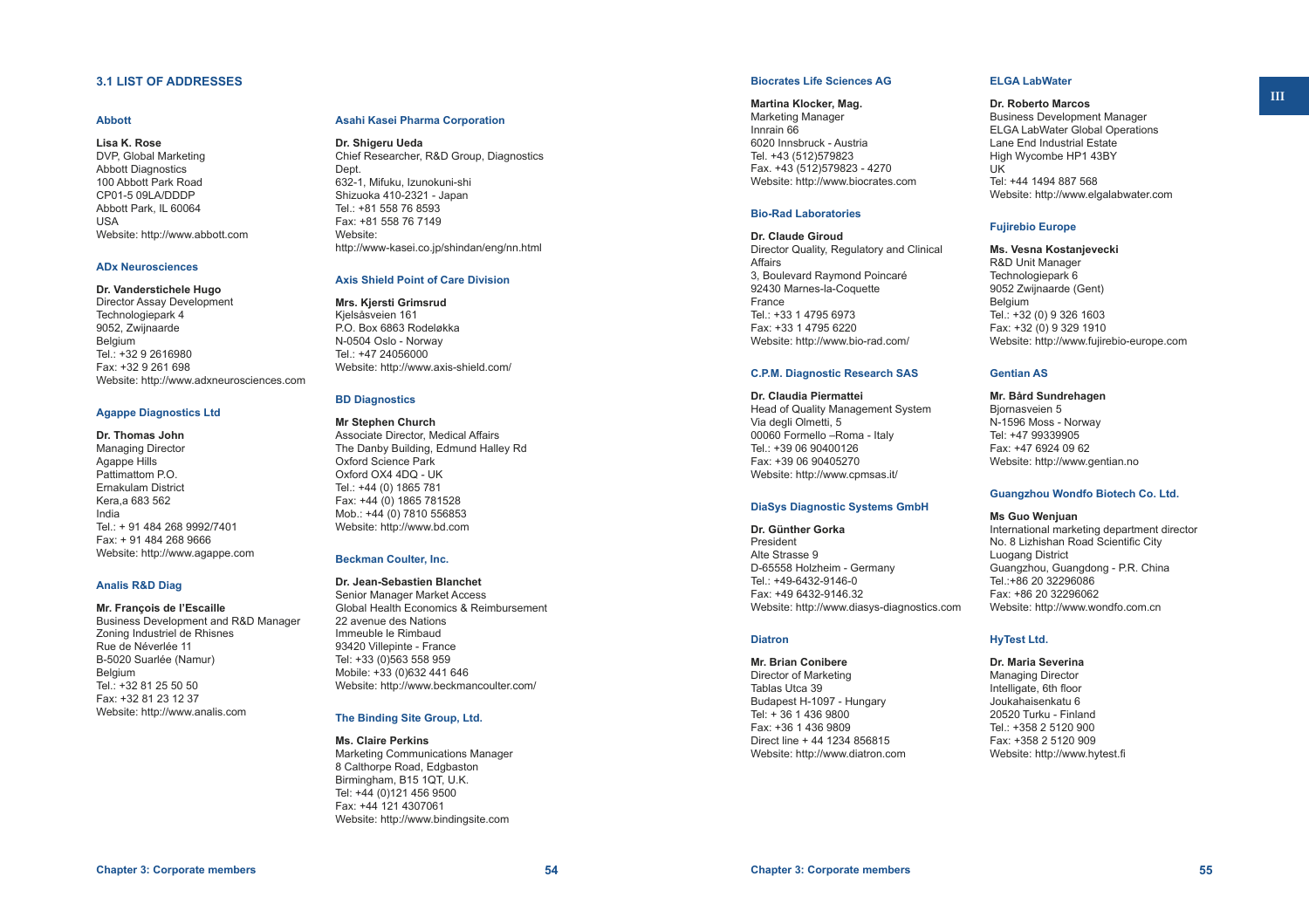#### **Instrumentation Laboratory**

### **Mr. Giovanni Russi**

Vice-President, Worldwide Marketing and **Service** 180 Hartwell Rd Bedford - MA 01730 – USA Tel.: +1 781 861 0710 Website: [http://www.ilus.com](http://www.ilus.com/)

#### **A. Menarini Diagnostics**

#### **Dr. Francesco Caggiano**

International Business Unit Laboratory Director Via Lungo L'Ema, 7 50012 Bagno a Ripoli Firenze - Italy Tel.: +39 055 56807840 Fax: +39 055 5680902 Website: [http://www.menarinidiagnostics.com](http://www.menarinidiagnostics.com/)

## **Merck Millipore**

#### **Céline Blanchet Nicolas**

Market Communication Manager Stragetic Marketing - Lab Water Millipore SAS 1, rue Jacques Monod 78280 Guyancourt - France Tel.: +33 1 3012 7145 Website: http://www.merckmillipore.com

#### **Mindray - Shenzhen Mindray Bio-Medical Electronics Co., Ltd.**

#### **Ms. Niki Wang**

International Marketing Communication Exhibition Specialist Mindray Building Keji 12th Road South, High-tech Industrial Park Nanshan, Shenzhen 518057 P.R. China Tel: +86 755 81887345 Website: [http://www.mindray.com](http://www.mindray.com/)

#### **Mitsubishi Chemical Europe GmbH**

#### **Dr. Ralf Thomae**

Mitsubishi Chemical Europe GmbH Willstätter Strasse 30 D-40549 Düsseldorf Germany Tel.: +49 (0)211 5205410 Fax: +49 (0)211 591272 Website: [http://www.mitsubishichemical.com](http://www.mitsubishichemical.com/)

#### **Nova Biomedical Corporation**

**Dr. Evangelos Ntrivalas, M.D., Ph. D.** HCLD/CC(ABB), D(ABMLI) Director of Medical and Scientific Affairs l 200 Prospect Street Waltham, MA 02454-9141 USA Tel.: +1 (781) 647-3700 Ext Fax: +1 (781) 894-5915 Mobile: +1 (781) 996-9141 Website: http:/[/www.novabiomedical.com/](http://www.novabiomedical.com/)

#### **Oneworld Accuracy Collaboration**

## **Mr. Daniel G Taylor**

Chief Executive Officer Collaboration Secretariat Suite 9 - 8980 Fraserwood Court Burnaby - BC Canada V5J 5H7 Tel.: +1 604.657.0727 Website: http:/[/www.oneworldaccuracy.com](http://www.oneworldaccuracy.com/)

#### **Ortho-Clinical Diagnostics, Inc.**

# **Peter Clements**

Clinical Laboratories Marketing Manager Europe 50-100 Holmers Farm Way High Wycombe **Buckinghamshire** HP12 4DP - UK Tel: +44 (0) 1494 658600 Fax: +44 (0) 1494 658605 Website: [http://www.orthoclinical.com](http://www.orthoclinical.com/)

#### **Philips**

**Dr. Veronique Semjonow, M.D.** Senior Director Medical Affairs High Tech Campus 29 5656 AE Eindhoven The Netherlands Tel: +31 402749195 Mob: +33 609828814 Website:<http://www.philips.com/minicare>

#### **PPD Inc.**

**Dr. Steven A. Lobel** D-ABMLI, FACB Tesseneer Dr. Highland heights - KY 41076 USA Tel: +1 859 815 6243 Fax: +1 859 781 9310 Website: [http://www.ppdi.com](http://www.ppdi.com/)

#### **Radiometer Medical ApS**

**Mrs. Anne Skurup** Clinical Intelligence Manager Åkandevej 21 2700 Brønshøj Denmark Tel.: +45 3827 3348 Mob.: +45 20 14 40 74 Website: [http://www.radiometer.com](http://www.radiometer.com/)

## **Randox Laboratories Ltd.**

**Dr. Chris Henry** Randox Laboratories Ltd. 55 Diamond Road, Crumlin Co. Antrim BT29 4QY - UK Tel.: +44 (0)28 9442 2413 Fax: +44 (0)28 9445 2912 Website: [http://www.randox.com](http://www.randox.com/)

#### **Response Biomedical Corporation**

**Dr. Michelle Zaharik** Director, Scientific and Regulatory Affairs 1781-75th Ave W Vancouver BC V6P 6P2 Canada Tel.: +1 604 456 6017 Fax: +1 7604 456 6066 Website:<http://www.responsebio.com/>

#### **Roche Diagnostics Gmbh**

**Mr. Joseph Passarelli** Senior Director, Scientific Relations Roche Diagnostics Corporation Research and Development 9115 Hague Road, PO Box 50457 Indianapolis, Indiana 46250-0457 USA Tel.: +1-317-521-4206 Fax: +1-317-521-4103 Mobile: +1-317-625-7810 Website: [http://www.roche.com](http://www.roche.com/)

# **Sebia S.A.**

#### **Mr. Benoît Adelus**

CEO Parc Technologique Léonard de Vinci CP 8010 Lisses 91008 Evry Cedex France Tel.: +33 1 69898080 Fax: +33 1 69897878 Website: [http://www.sebia.com](http://www.sebia.com/)

#### **Sekisui Diagnostics (UK) Ltd.**

**Dr. Laura Harvey** 50 Gibson Drive Kings Hill, West Malling Kent ME19 4AF - UK Website: [http://www.sekisuidiagnostics.com](http://www.sekisuidiagnostics.com/)

#### **Sentinel CH SpA**

**Dr. Maurizio Gramegna** Research & Development Director Via Robert Koch, 2 20152 Milano - Italy Tel:  $+39.02.3455141$ Fax: +39 02 34551464 Website: [http://www.sentineldiagnostics.com](http://www.sentineldiagnostics.com/)

# **Shanghai Zhicheng Biological Technology Co.,Ltd**

**Dr. Junfeng Wang** R&D Manager Building 6, Lane 3399 Kangxin Highway Pudong New Area, Shanghai P.R. China Tel: +86 21 50610052299 Fax: +86 21 68926001 Website: [http://www.shzhicheng.com](http://%3ewww.shzhicheng.com/)

#### **Sichuan Maker Biotechnology Co., Ltd.**

# **Dr. Weiping Yang**

Chief Scientific Officer (CSO) 16#, Baichuan Road Hi-Tech Industrial Development Zone (West Zone) Chengdu 611731 - P.R China Tel.: +86 28 87826777 Fax: +8628 87827089 Website: [http://www.makerbio.com](http://www.makerbio.com/)

### **Siemens Healthcare Diagnostics**

#### **Dr. James Donnelly**

Vice President, Global Medical Clinical and Statistical Affairs Tel.: +1 (914) 524-2758 Fax: +1 (914) 524-2685 Website: [http://www.siemens.com/diagnostics](http://www.siemens.com/diagnostics/)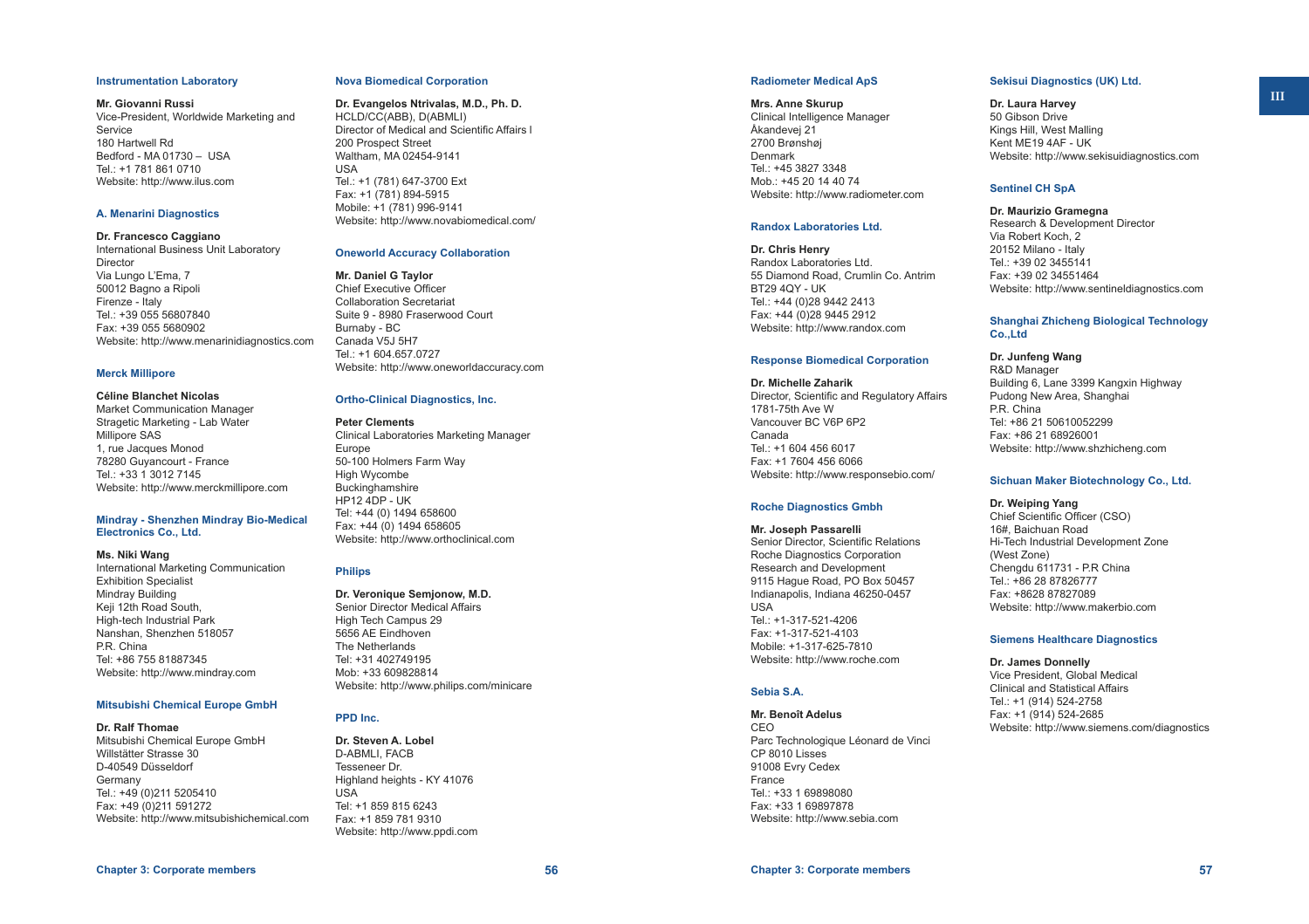#### **Snibe Co., Ltd (Shenzhen New Industries Biomedical Engineering)**

#### **Mr. Jia Liao**

Marketing Manager of Overseas Dept. 21st Floor, Block A, Building 1 Shenzhen Software Industry Base No. 1008, Keyuan Road Nanshan District, Shenzhen 518000 P.R. China Tel: +86-755-26504796 Fax: +86-755-26654850 Website: [http://www.snibe.com](http://%3ewww.snibe.com/)

### **Sonic Healthcare Europe**

**Priv.-Doz. Dr. Thomas Brinkmann**

Chief Scientific Officer Sonic Healthcare Europe Mecklenburgische Strasse 28 14197 Berlin - Germany Tel.: +49 30 2063 395-0 Fax. +49 30 2063 395-20 Mobile: +49 173 1687132 Website: [http://www.sonichealthcare.com](http://www.sonichealthcare.com/)

#### **Sysmex Europe GmbH**

**Dr. Joachim Linssen** Assistant Director Clinical Management **Concepts** Bornbarch 1 D-22848 Norderstedt - Germany Tel.: +49 (40) 5 27 26-193 Fax: +49 (40) 5 27 26-100 Website: [http://www.sysmex-europe.com](http://www.sysmex-europe.com/)

## **Thermo Fisher Scientific**

**Dr. Sirpa Riistama-Laari**

R&D Manager, Analyzers and Clinical **Diagnostics** Analyzers & Automation Clinical Diagnostics Ratastie 2, 01620 Vantaa P.O. Box 100 - Finland Tel.: +358 9 3291 0215 Fax: +358 9 3291 0300 Website:<http://www.thermo.com/>

# **Unilabs**

**Dr. Fernando de Górgolas** Place Cornavin 12 1201 Geneva - Switzerland Tel.: +41 22 909 7777 Website: [http://www.unilabs.com](http://www.unilabs.com/)

## **Wako Pure Chemical Industries, Ltd./Wako**

**Mr. Futoshi Kanke** Manager Diagnostics Development Department Diagnostics Development Operations Diagnostics Division 3-1-2, Doshomachi, Chuo-ku Osaka 540-8605 - Japan Tel.: +81 6 6203 2392 Fax: +81 6 6203 1917 Website: [http://www.wako-chem.co.jp](http://www.wako-chem.co.jp/)

#### **Wiener Lab**

**Dr. Federico Rojkin** Executive Director Riobamba 2944 2000 Rosario Santa Fe - Argentina Tel.: +54 341 4329191 Fax: +54 341 4325555 Website: [http://www.wiener-lab.com.ar](http://www.wiener-lab.com.ar/)

# **Wisplinghoff Laboratoriumsmedizin Köln**

**Dr. Dirk Happich**

Classen Kappelmannstrasse 24 50931 Cologne - Germany Tel.: +49 221 940 5050 Fax: +49 221 940505601 Website: [http://www.wisplinghoff.de/en](http://www.wisplinghoff.de/en/)

# **3.2 PROFILES OF IFCC CORPORATE MEMBERS**

## **Abbott**

Abbott is a global, broad-based health care company devoted to the discovery, development, manufacturing and marketing of pharmaceuticals and medical products, including nutritionals, devices and diagnostics. The company employs nearly 90,000 people and markets its products in more than 130 countries. Abbott Diagnostics is a global leader in in vitro diagnostics and offers a broad range of innovative instrument systems and tests for hospitals, reference labs, molecular labs, blood banks, physician offices and clinics. Abbott's diagnostic solutions offer customers automation, convenience, bedside testing, cost effectiveness and flexibility. Website: [http://www.abbott.com](http://www.abbott.com/)

**ADx NeuroSciences**

ADx NeuroSciences is a R&D company committed to improving the diagnosis of Alzheimer's disease & dementia. The company identifies and develops novel biomarkers for accurate diagnosis and the effective treatment and follow-up of patients suffering from Alzheimer's, Parkinson's and other neurodegenerative diseases. Website: [http://www.adxneurosciences.com](http://www.adxneurosciences.com/)

## **Agappe Diagnostics Ltd.**

Manufacturers of complete range Diagnostic Reagents like Biochemistry kits, Serology, Immuno Turbidometry, Coagulation, Hematology Reagents and system packs for Biolis series. Products carry CE Marking. ISO 9001-2008 and 13485 - 2003 certified company. Also deals in a range of Fully Auto and Semi Auto Analyzers for various applications. We are exclusive distributors for world famous brands Like Tokyo Boeki Biolis Series and Mindray.

Website: [http://www.agappe.com](http://www.agappe.com/)

## **Analis R&D Diag**

For more than 25 years, the "ANALIS R&D Diag", group specialized in electrophoresis, has developed kits for in vitro diagnostic, which have been distributed throughout the world. As a result of our long experience in designing kits for electrophoresis using agarose gels, Analis has developed kits for Capillary Electrophoresis. CEofix™ kits for Capillary Electrophoresis presented here are for Clinical Routine as well as Clinical Research:

- Carbohydrate Deficient Transferrin kit is used to detect AUD (alcohol use disorder). The same kit has been used for Congenital Disorder of Glycosylation (CDG) and for transferrin in Cerebrospinal Fluid (CSF). This kit is FDA device listed and has CE-IVD label for Europe.
- Hemoglobin analysis including variant analysis is possible using two buffer systems (alkaline and basic). The hemoglobin kits are CE-IVD labeled for Europe.
- More generic buffers are also available which allow analysis of proteins for example in CSF or for peptides such as glutathione (GSH-GSSG) in blood.
- Anions, organic acids or cations may also be analyzed using specific applications.
- And a special dynamic coating may be used to facilitate CE-MS applications for proteome biomarker.

"R&D Diag" is composed of highly trained people, who offer assistance including running customer samples. We welcome ideas and projects in developing new applications using the high resolution power of Capillary Electrophoresis. Website:<http://www.analis.com/>and [http://ceofix.analis.be](http://ceofix.analis.be/)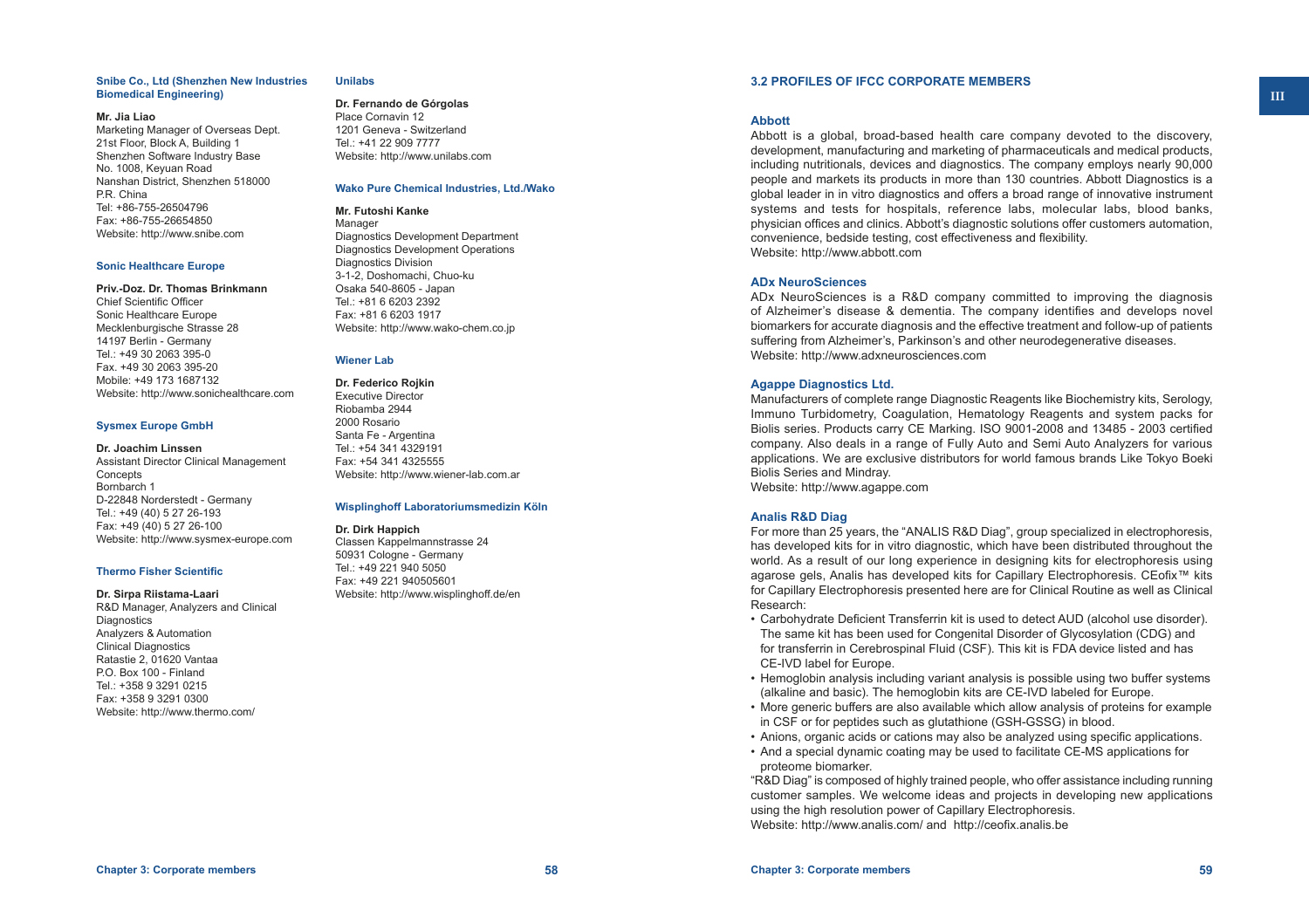# **Asahi Kasei Pharma Corporation**

We are growing as a specialty pharmaceutical firm with a global presence by focusing on the development of new world-class drugs in selected therapeutic fields. In diagnostics, management resources are concentrated on products with strong growth prospects. The Diagnostics Department develops and manufactures enzymes for clinical chemistry use, reagents, diagnostic kits, and human enzyme calibrator for standardization, employing state-of-the-art biotechnology, for marketing to reagent manufacturers, OEM reagent manufacturers, and hospital and commercial laboratories. Our focus is on value-added, continuous innovation and quality improvement of enzymes and enzymerelated products to meet the increasing demands for greater measurement accuracy and product-handling flexibility in the clinical chemistry marketplace. Website:<http://www.asahi-kasei.co.jp/asahi/en/aboutasahi/pharma/>

# **Axis-Shield Point of Care Division AS**

Axis-Shield is an innovative Anglo-Norwegian company focused on the development and manufacture of important in vitro diagnostic (IVD) tests for use in clinical laboratories and at the point of care. The Group comprises a Point-of-Care Division in Oslo, a Laboratory Division in Dundee and local distribution subsidiaries in the UK (Axis-Shield UK), in Norway, Sweden, Denmark and Finland (Medinor), in Switzerland (Axis-Shield AG) and in Germany (Axis-Shield GmbH) and most of these companies also sell third-party products and non-IVD medical devices. We also have a representative office in China and a growing organisation in the USA which is primarily charged with accelerating the Afinion placement programme.

At the point of care, our products include the NycoCard range and the Afinion. In the laboratory sector we specialise in proprietary markers for the early diagnosis and management of critical illnesses such as cardiovascular and neurodegenerative diseases, rheumatoid arthritis and diabetes. We are playing an increasingly leading role in the fight against the global diabetes epidemic, and the need to keep tight control over blood glucose levels to avoid serious clinical sequelae.

Website:<http://www.axis-shield.com/>

### **BD Diagnostics**

BD is a leading medical technology company that partners with customers and stakeholders to address many of the world's most pressing and evolving health needs. Our innovative solutions are focused on improving drug delivery, enhancing the diagnosis of infectious diseases and cancers, supporting the management of diabetes and advancing cellular research. We are more than 30,000 associates in 50 countries who strive to fulfill our purpose of "Helping all people live healthy lives" by advancing the quality, accessibility, safety and affordability of healthcare around the world. For more information, please visit: <http://www.bd.com/>

# **Beckman Coulter, Inc.**

# Improving Patient Health and Reducing the Cost of Care

Beckman Coulter is an organisation with one of the most comprehensive product portfolios in both life sciences and clinical diagnostics. When laboratories choose Beckman Coulter as their partner, they receive distinct advantages: a legacy of quality, superior brand equity, and a highly capable team of professionals with a single focus - making laboratories more efficient and productive. We are able to design, develop, manufacture, sell and support testing systems that simplify and automate complex biomedical testing.

Our customers include hospitals, physicians' offices, diagnostic reference laboratories, pharmaceutical and biotechnology companies, universities, medical schools and research institutions. In fact, Beckman Coulter has placed more than 200,000 clinical and research instrument systems in laboratories around the world.Our diagnostic systems are found in hospitals and other critical care settings around the world and produce information used by physicians to diagnose disease, make treatment decisions and monitor patients.

• Instruments for life science research are used by scientists as they study the causes of disease, identify new therapies, and test new drugs.

Headquartered in Orange County, California, Beckman Coulter employs about 12,000 people worldwide, operating in more than 50 sites on six continents.

By offering laboratories the tools that increase the accuracy of test results and velocity of decision-making, Beckman Coulter is dedicated to improving patient health and reducing the cost of care.

Website:<http://www.beckmancoulter.com/>

# **The Binding Site Group Ltd.**

Binding Site is a British-based company specialising in the research, development and production of immunodiagnostic kits and reagents. Binding Site manufactures a wide range of high quality and innovative products used in clinical laboratories world-wide. International support is provided in the UK, USA, Canada, Germany, Austria, France and Spain from Binding Site offices and a network of distributors in over 60 other countries.

The origins of the company go back to the early 1960's when antisera were produced to meet the needs of the Immunology department within the University of Birmingham Medical School. The range of antisera produced was small but novel and of a very high quality, leading to numerous requests for material from Immunology groups around the world. During the ensuing years the range of antibodies grew rapidly and in the early 1980's a commercial immunodiagnostic company, Binding Site, was founded.

Expertise in immunisation and processing techniques has enabled us to build a range of immunodiagnostic products aimed at fulfilling the needs of commercial and government funded laboratories in a range of markets - Hospitals, Reference Centres, Universities, Pharmaceuticals, Therapeutics - whatever their size or complexity.

Innovative new products and improved product performance are the benefits of our collaborations with numerous centres of excellence, coupled with a highly professional scientific and technical manufacturing staff.

Our product portfolio has grown to include the most comprehensive range of assays for Primary Immunodeficiency in the world. We have also been able to develop the Freelite assays, the first nephelometric tests for measuring free immunoglobulin kappa and lambda light chains in serum. These assays give a sensitivity, accessibility and consistency never before achievable, allowing significant improvements in laboratory and clinical practice for the detection and monitoring of B cell malignancies. Rigorous quality assurance procedures help ensure that we provide only products of the very highest standard and with technical support and educational programmes offered worldwide we are able to offer all of our customers the benefits of our technical expertise and knowledge. Website: [http://www.bindingsite.com](http://www.bindingsite.com/)

## **BIOCRATES Life Sciences AG**

BIOCRATES Life Sciences AG is a leading biotechnology company focused on biomarker discovery and development of diagnostics for early disease detection (nephrology, diabetes) and companion diagnostics. BIOCRATES` unique targeted metabolomics platform enables a quick and cost effective way of identification and quantification of a broad range of endogenous metabolites in different body fluids and tissues. BIOCRATES sets the standard for targeted metabolomics by providing the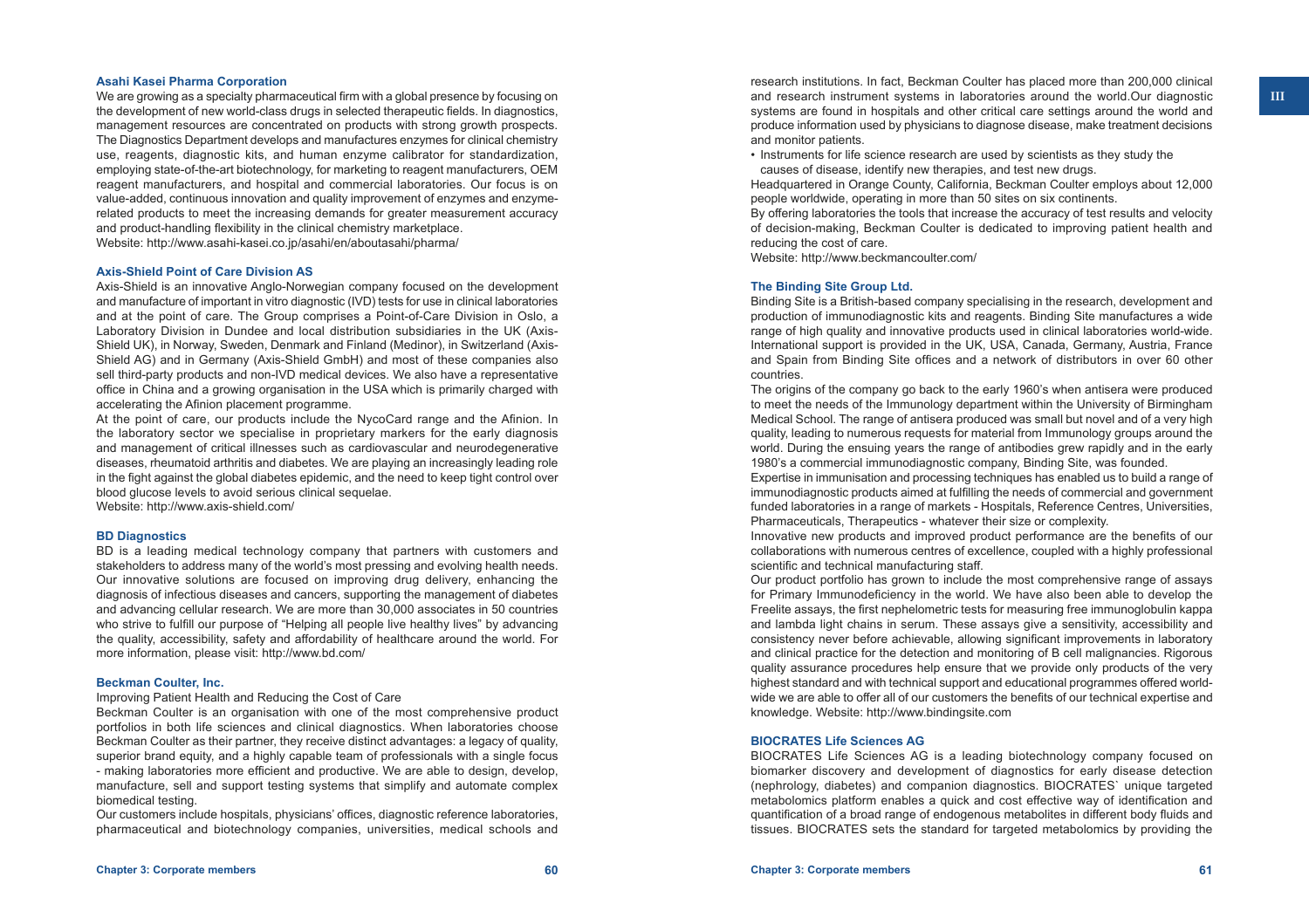most trusted and comprehensive research kits and IVDs for assessing disease, as well as understanding drug, food, and environmental effects.

Biomarker Diagnostics: Biocrates works on the identification, validation and commercialization of metabolic biomarkers for diagnostic products developed in house or with strong partners. Biocrates focuses on indications with high medical need and attractive commercial potential, e.g. cancer, chronic kidney nephropathy or metabolic syndrome/Type II diabetes.

TargetIDQ™ Services: Contract research services supports customers in identifying and quantifying hundreds of metabolites from a broad range of samples, ultimately revealing meaningful biomarkers.

AbsoluteIDQ™ Kits: In 2008 the first metabolomic kit of its kind was launched which enables quick, accurate detection and quantification of over 180 metabolites from four classes from only 10 microliters of plasma.

MetaDisIDQ™ Kit: The MetaDisIDQTM Kit is part of a new generation of research diagnostic tools providing metabolomics information that allows a comprehensive assessment of a person's metabolic state.

SteroIDQ Kit: The Kit offers a unique experience in standardized, quantitative steroid hormone detection by simultaneously analyzing (multiplexing) 16 different steroid hormones with tandem mass spectrometry (LC-MS/MS). Website: [http://www.biocrates.com](http://www.biocrates.com/)

## **Bio-Rad Laboratories**

Founded in 1952, Bio-Rad has its headquarter based in Hercules, California. It has remained at the centre of scientific discovery for more than 50 years by providing a broad range of innovative tools and services.

Bio-Rad employs more than 6,800 professionals worldwide within a network of more than 30 wholly owned subsidiaries serving more than 150 countries. Its two primary businesses include Clinical Diagnostics and Life Science research.

Bio-Rad serves more than 100,000 research, industry and clinical laboratories around the globe. It is world renowned within its core industry segments with customers in hospitals, universities, research institutions, microbiological and environmental inspection agencies, pharmacological and biological research and private industry laboratory.

Bio-Rad is the number one specialty diagnostics company. It holds leadership positions in quality control management, diabetes monitoring, blood virus testing and detection, blood typing and autoimmune disorders testing Website:<http://www.bio-rad.com/>

### **C.P.M. Diagnostic Research SAS**

Since 1986 we have been involved in hospital sanitation projects both in Italy and abroad promoted by the Cooperazione Italiana, the European Union and the Vatican Foreign Mission. Our teamwork attitude has gained us loyal customers in the construction industry, oil industry (Agip Recherches) and ONG, the Italian Red Cross, in the construction of hospital and medical centers, like the hospital in Quelimane in Mozambique, the hospital in Sidone Lebanon, the hospital in Thaoua and Zinder in Niger, the San Juan de Dios hospital in Colombia and pharmaceutical products, diagnostic material, medical supplies and hospital facilities to Bosnia, Sierra Leone, New Guinea, Haiti, the Ukraine, Angola, Guatemala, Tanzania and other countries as part of programmes operated by the E.C.H.O and EU programme.

On behalf of the United Nations and in collaboration with LIFE Rome, we built a totally solar powered mobile health-care unit wich was been to Salvador.

To K.P.O - Karachaganak Petroleum Operating - B.V. have been supplied emergency

and intensive care ambulances where these vehicles were able to offer their service above where the climatic conditions and temperature are exesperated (+50°C / -38°C). Moreover, since 15 years, C.P.M. SAS have a branch office in the Rupublic of Cuba recognized by the local government and where we are one of the most important distributor in Chemical Chemisty and Microbiology sector with a wide range of products registred near the local Health Authority.

C.P.M. SAS thanks to its efficiency in quality and manufacturing process have obtained the ISO 9001:2008 and ISO 13485:2004 certifications. Website:<http://www.cpmsas.it/>

# **DiaSys Diagnostic Systems GmbH**

DiaSys Diagnostic Systems is a leading specialist in development and manufacturing of diagnostic system solutions of high quality combined with ease of use and reduced environmental burden. Focusing on clinical chemistry and immunoturbidimetric tests, DiaSys has introduced more than 90 optimized reagents in user-friendly kits for manual or automated use. The products give reliable results in routine and special diagnostics as e.g. in diabetes, metabolic syndrome, lipid disorders, iron metabolism, pancreatic, kidney or liver diseases. The analytical instrumentation portfolio comprises automated clinical chemistry system analyzers for small to mid-size labs (respons®, BioMajesty®JCA-BM 6010/C), semi-automated analyzers, POCT instruments (InnovaStar®) as well as glucose/lactate analyzers (SensoStar®). Additionally, DiaSys offers a broad range of quality control material (TruLab®). DiaSys is an ISO certified company since 1996 (ISO 13485:2003, ISO 9001:2000). To date, customers and partners in more than 100 countries around the world rely on DiaSys quality. Website: [http://www.diasys-diagnostics.com](http://www.diasys-diagnostics.com/)

# **Diatron**

Diatron specializes in the development, manufacturing and marketing of hematology analyzers, reagents (both for our own and other manufacturers' analyzers) and hematology control material as well as clinical chemistry analyzers, clinical chemistry reagents and controls for human medical and veterinary use. The brand name of Diatron has been established throughout the world as a result of our capability for manufacturing high quality and extremely reliable instruments, which has resulted in our products being sold and marketed in more than 100 countries. Today, there are more than 30,000 Diatron clinical chemistry and hematology analyzers in laboratory use, and our customer base continues to grow strongly year after year. All of our products have CE marking with some having FDA clearance, thus allowing sale to the USA market. Website: [http://www.diatron.com](http://www.diatron.com/)

# **ELGA LabWater**

ELGA is an integral part of Veolia Water Solutions and Technologies, the world leader in water treatment. Veolia Water Solutions and Technologies has a global revenue of 2.5 billion Euros and worldwide team of 9,500 employees. It is renowned for its capabilities in providing water solutions of any size to customers throughout the entire water cycle. Our commitment to developing and providing purified laboratory water means that you can focus on obtaining accurate results. We specialise in the following markets:

- Research and Testing
- Healthcare
- Clinical Diagnostics

All systems are manufacture in the UK and we are accredited to ISO9001 and ISO14001 standards. We have our own R&D facilities and are always looking to provide products dedicated to providing the right water quality for your application.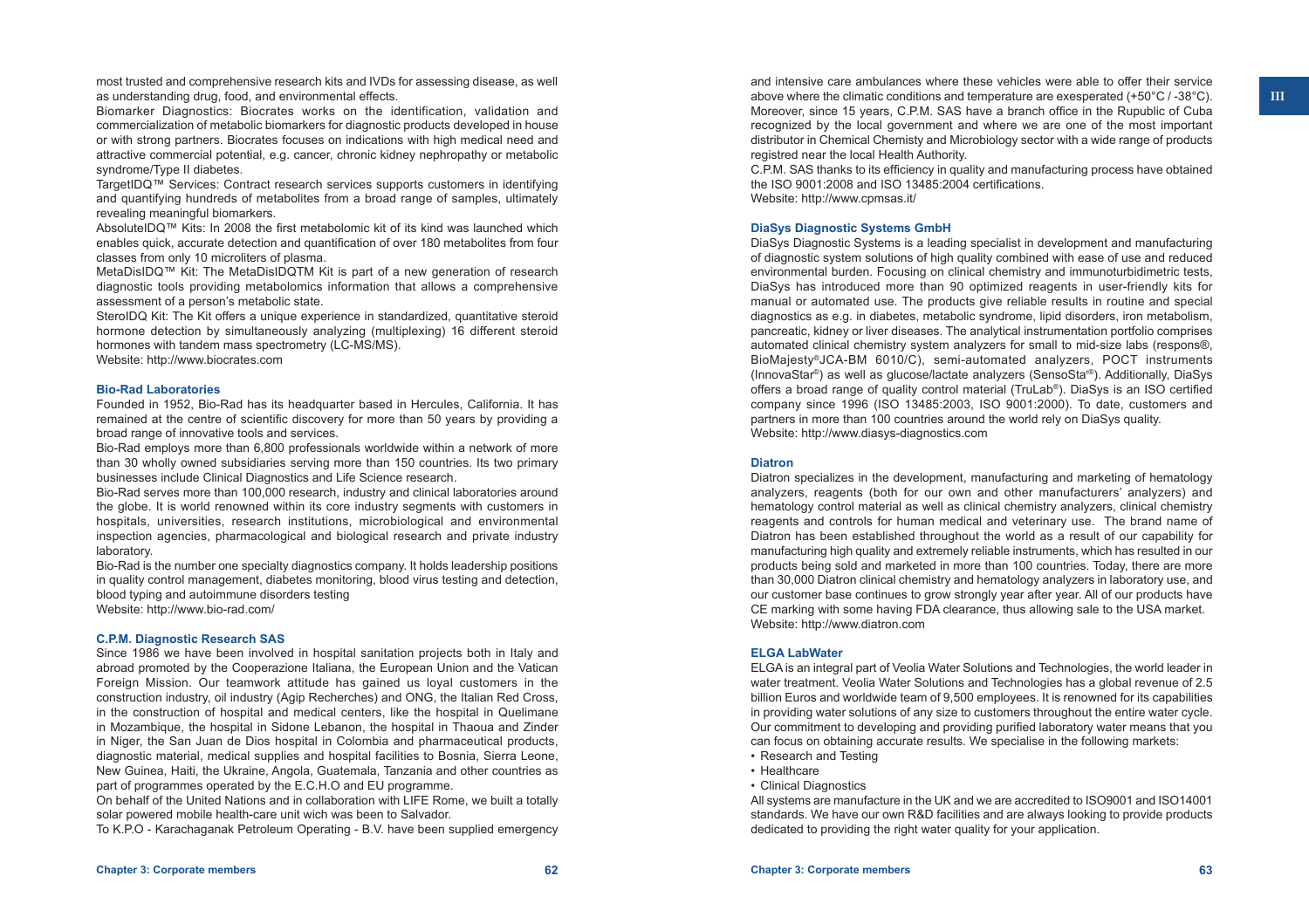**III**

ELGA focuses exclusively on water and its treatment. We continually contribute to the unique technical and scientific applications expertise developed during the last 50 years. ELGA is experienced in meeting the challenges that arise during the development, installation and servicing of single point-of-use purification systems as well as large projects involving consultation with architects, consultants and clients. Website:<http://www.elgalabwater.com/home>

# **Fujirebio Europe**

Fujirebio is a leading international healthcare company with a strong focus on high qualityin vitrodiagnostics testing solutions. Founded over 60 years ago, the company is recognized as the world-wide leader in oncology for both routine and novel markers and has a strong reputation in Japan within infectious disease testing in hospitals, clinic labs and blood banks. Over the last 20 years Fujirebio has been successfully marketing automated immunoassay testing solutions and has, under the name Innogenetics (now Fujerebio Europe), pioneered the field of molecular diagnostics and multiparameter testing. It is today among the world-leaders in strip-based diagnostics solutions. Website: [http://www.fujirebio.europe.com](http://www.fujirebio.europe.com/)

# **Gentian AS**

Gentian develop, manufacture and market IVD products based on proprietary technology for flexible, high speed, high sensitivity testing. The Gentian Cystatin C Immunoassay provides standardised and precise measurement of kidney function, which has allowed Gentian to become a leading force in introducing this novel renal marker in routine diagnostics in clinical laboratories worldwide. Gentian's product development focuses on enhancing the assay signal strength of current particle enhanced turbidimetric and nephelometric methods for more sensitive, precise results. Following the success of this technology in the Cystatin C Immunoassay, it is now being utilized in the areas of cardiovascular, cancer, inflammation and veterinary diagnostics.Gentian is located in Oslo, Norway and Beijing, China. Valid certificates include ISO 13485:2012 and ISO 9001:2008.

Website: [http://www.gentian.no](http://www.gentian.no/)

# **Guangzhou Wondfo Biotech Co. Ltd.**

Guangzhou Wondfo Biotech Co. Ltd. was founded in 1992 as a research based company in the campus of South China University in Guangzhou, Guangdong Province, China. In 2010, Wondfo moved to a new site which locates at Scientific City, Luogang Distrcit, Guangzhou. The Operation quickly grew beyond research purpose towards manufacturing of quality medical products and biochemical reagents, in particular the point-of-care testing kits and devices. Wondfo has obtained ISO 13485:2003 certificate. Its products have been cleared by the US FDA, Chinese FDA and received CE Mark. Website: [http://www.wondfo.com.cn](http://www.wondfo.com.cn/)

# **Hytest Ltd.**

HyTest Ltd., founded in 1994, offers innovative solutions for assay development and research applications by providing high-quality immunological reagents in such areas as cardiac markers, infectious, neuroscience, biological warfare agents and autoimmune disease reagents. HyTest is a leading provider of several reagents such as antibodies and antigens of the troponin I, troponin complex and Influenza A and B. HyTest offers also extensive customer services and has a certified ISO 9001:2000 quality system. Website: [http://www.hytest.fi](http://www.hytest.fi/)

# **Instrumentation Laboratory**

Instrumentation Laboratory [\(www.ilus.com\)](http://www.ilus.com/), founded in 1959, is a worldwide developer, manufacturer and distributor of in vitro diagnostic instruments, related reagents and controls for use primarily in hospitals and independent clinical laboratories. The company's product lines include Critical Care systems, Hemostasis systems and Information Management systems. IL's GEM® product offerings, part of the Critical Care line, include the GEM Premier™ 4000 analyzer with Intelligent Quality Management (iQM®), GEM Premier 3500, GEMweb® Plus Custom Connectivity, and complimentary products GEM PCL Plus, a portable coagulation analyzer the ACL TOP® Family of Hemostasis Testing Systems, fully automated, high-productivity analyzers, including the ACL TOP 700, ACL TOP 700 LAS, ACL TOP 700 CTS, ACL TOP 500 CTS and ACL TOP 300 CTS. IL also offers the ACL AcuStar®, ACL ELITE®, other Hemostasis analyzers and the HemosIL® line of reagents. IL is based in Bedford, Massachusetts.

Website: [http://www.ilus.com](http://www.ilus.com/)

# **A. Menarini Diagnostics**

Born as a division of pharmaceutical A. Menarini Industrie Farmaceutiche Riunite, headquartered in Florence and with over 17.000 employees in 70 countries, A. Menarini Diagnostics is a healthcare company with more than 30 years of experience in developing and leading the European market of prevention and diagnostics.

For the European healthcare community we are a dynamic and reliable partner providing innovative diagnostic solutions thanks to our deep relation with the market, and therefore, knowledge of its needs. All therapy decisions are based on reliable informed diagnosis as well as quality of life is related to prevention. These are the main reasons for our daily committed work. By focusing on well-defined and selected diagnostic areas, we create value for the society as a whole. Extensive investments in research, strategic alliances, and a constant, close, and intelligent presence into the healthcare community, allow us to be a leading European company and a trustful partner for both patients and professionals. Our aim is to make diagnostics management easier, more effective and result cost efficient.

All over Europe each client can be supported by one of our more than 700 skilled scientific consultants. In fact we are one of the diagnostics company with the most capillary presence in Europe, with our 14 fully owned subsidiaries, covering with our own network 90.3% of the population and serving a market of 300 millions people. We have a leading position in the Diabetes monitoring and our activities also cover Urinalysis, Autoimmune diseases, Hematology, Immunology, Immunohistochemistry, Wet and Dry Chemistry systems.

Website: [http://www.menarinidiagnostics.com](http://www.menarinidiagnostics.com/)

# **Merck Millipore**

## *Overview*

Merck Millipore is the Life Science division of Merck KGaA of Germany and offers a broad range of innovative, performance products, services and business relationships that enable our customers' success in research, development and production of biotech and pharmaceutical drug therapies. Through dedicated collaboration on new scientific and engineering insights, and as one of the top three R&D investors in the Life Science Tools industry, Merck Millipore serves as a strategic partner to customers and helps advance the promise of life science. Headquartered in Billerica,Massachusetts, Merck Millipore has around 10,000 employees, operations in 67 countries and 2010 revenues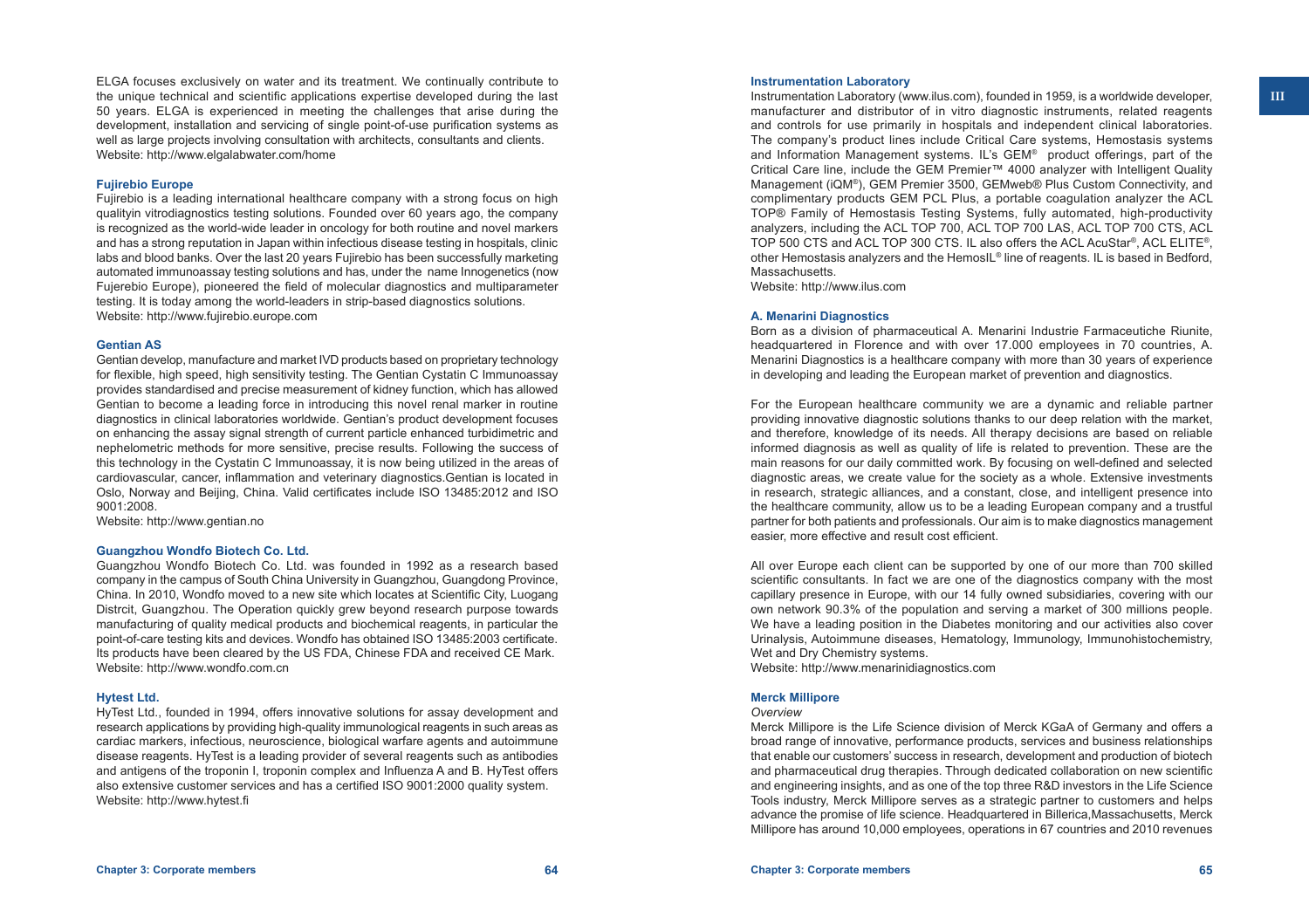of EUR 1.7 billion. Merck Millipore operates as EMD Millipore in the U.S. and Canada. *Pure water expertise for biomedical laboratories*

With over 50 years of experience in laboratory water purification and an installed base of more than 100,000 water purification systems worldwide, our long history of collaboration with biomedical laboratories has enabled us to develop our expertise concerning biomedical applications as well as water purification technologies. Merck Millipore offers a complete range of water purification systems designed to match the needs of small through large volume applications. Compatible with any analyzer, these direct-feed systems are economical, easy to use, save water and improve productivity and results. Our portfolio includes the AFS®, Elix®, and Elix® Gulfstream Clinical product ranges.

For more information please see our Website: [http://www.millipore.com](http://www.millipore.com/lab_water/clw/capability&open&cid=S0210?cid=3INTEN2811)

## **Mindray**

Mindray was founded in 1991 with the goal of delivering high-quality, competitively priced medical devices to make healthcare more accessible and affordable around the world. In 2006, Mindray listed on the New York Stock Exchange.

The company has three well-established business segments: Patient Monitoring and Life Support Products, In-Vitro Diagnostic Products and Medical Imaging Systems. Health care facilities equipped with Mindray's products can be found in over 190 countries and regions. The IVD Mindray has a global R&D network with research centers in Shenzhen, Beijing, Nanjing, Seattle, New Jersey and Stockholm. Approximately 10% of total revenue has been consistently re-invested into R&D each year. An average of eight new products has annually been introduced to the market over the past seven years. The detail information please visit our Website: [http://www.mindray.com](http://www.mindray.com/)

# **Mitsubishi Chemical Europe GmbH**

Mitsubishi Chemical Medience is a subsidiary of Mitsubishi Chemical Corporation. For more than 40 years now, it provides biological and medical/clinical labs with fast and highly precise analysis methods from its extensive and continuously expanded test portfolio. The outstanding quality of its appliances, reagents and service are the basis and the future perspective of the Japanese cooperation with its decades-long success story. Already back in 1982, Mitsubishi Chemical Corporation was the first company worldwide to develop the LPIA (latex photometric immunoassay) method to market maturity. Latest innovative product is PATHFAST® a fully automated chemiluminescence immuno anaylser platform for the determination of biomarkers for fast differential diagnosis in central labs and at the point of care. The Mitsubishi Chemical Medience Group is aiming for further development under the management vision of "Good Health Creator, MEDIcal+sciENCE: Creating a Healthy and Safe Society through Medical Science." Its core business today comprises the development, production and distribution of analysis devices and reagents sets based on the patented LPIA technology on the one hand, and a significant engagement in the "theranostics" sector on the other. In this sector, the company maintains global connections and cooperations with research companies and internationally operating university factories and labs today. Its major focus on research will also guarantee products with the highest possible state of development in the future. Mitsubishi Chemical Europe GmbH is the representative of diagnostic business in EMEA.

Website: [http://www.mitsubishichemical.com](http://www.mitsubishichemical.com/)

# **Nova Biomedical Corporation**

Nova Biomedical's clinical laboratory business comprises point of care ivd test systems used in hospital and primary care settings. These include innovative new hand held

point of care sensors as well as an array of blood gas and critical care analysers offering a wide menu range. Website:<http://www.novabiomedical.com/>

# **Oneworld Accuracy Collaboration**

We invite leading clinical and research groups around the world to become Science Architects in the Oneworld Accuracy Collaboration. We embed their science in programmes that assess, improve and standardize test results. We add those programmes to OASYS - Oneworld Accuracy System. OASYS is an online system that can connect anyone in the world that has Internet access. We invite national groups to own the challenge of achieving testing accuracy in their countries. We empower them as Collaboration Members. We give them the tools they need: programmes, online system, training and the collective experience of their Collaboration peers. We invite laboratories, doctors, clinics and pharmacies to participate in our EQA and Standardization programmes. Oneworld Accuracy currently has 30 Collaboration Members who provide 25,000 programme subscriptions every year to 5,000 participants in 55 countries.

Website: http:www[.oneworldaccuracy.com](http://www.oneworldaccuracy.com/)

# **Ortho-Clinical Diagnostics, Inc.**

Ortho-Clinical Diagnostics For nearly 70 years, Ortho Clinical Diagnostics has provided the global healthcare community with the means to make better informed decisions. We've pioneered some of the most important, life-impacting advances in diagnostics - from our earliest work in blood typing to the latest developments in laboratory systems. Today, we serve the clinical laboratory and transfusion medicine communities worldwide. We're a leading provider of laboratory solutions as an aid in the diagnosis and treatment of disease. For more information please visit: Website: [www.orthoclinical.com](http://www.orthoclinical.com/)

# **Philips**

Royal Philips is focused on improving people's lives through meaningful innovation in health and well-being. As a global leader in providing solutions for health care, the needs of the patient are central to everything we do. By pioneering new solutions that improve and expand care around the world, we are dedicated to creating the ideal experience for all patients, young and old. Handheld Diagnostics is a dedicated business that focuses on developing innovative In-Vitro Diagnostics solutions to revolutionize Point-of-Care testing.

Website: [www.philips.com/minicare](http://www.philips.com/minicare/)

# **PPD Inc.**

PPD is a leading global contract research organisation providing drug discover, development and lifecycle management services. Our clients and partners include pharmaceutical, biotechnology, medical device, academic and government organisations. PPD laboratories including the Central Clinical Laboratories (US, Belgium, Singapore and China), Bioanalytical laboratories (VA. and WI) and Phase 1 Unit Clinical Laboratory (TX) provide a wide array of clinical laboratory testing services for clinical trial patients and bioanalytical assay development and specimen analysis in support pharmaceutical drug research and development. Website: [http://www.ppdi.com](http://www.ppdi.com/)

### **Radiometer Medical ApS**

Radiometer is a leading provider of technologically advanced acute care solutions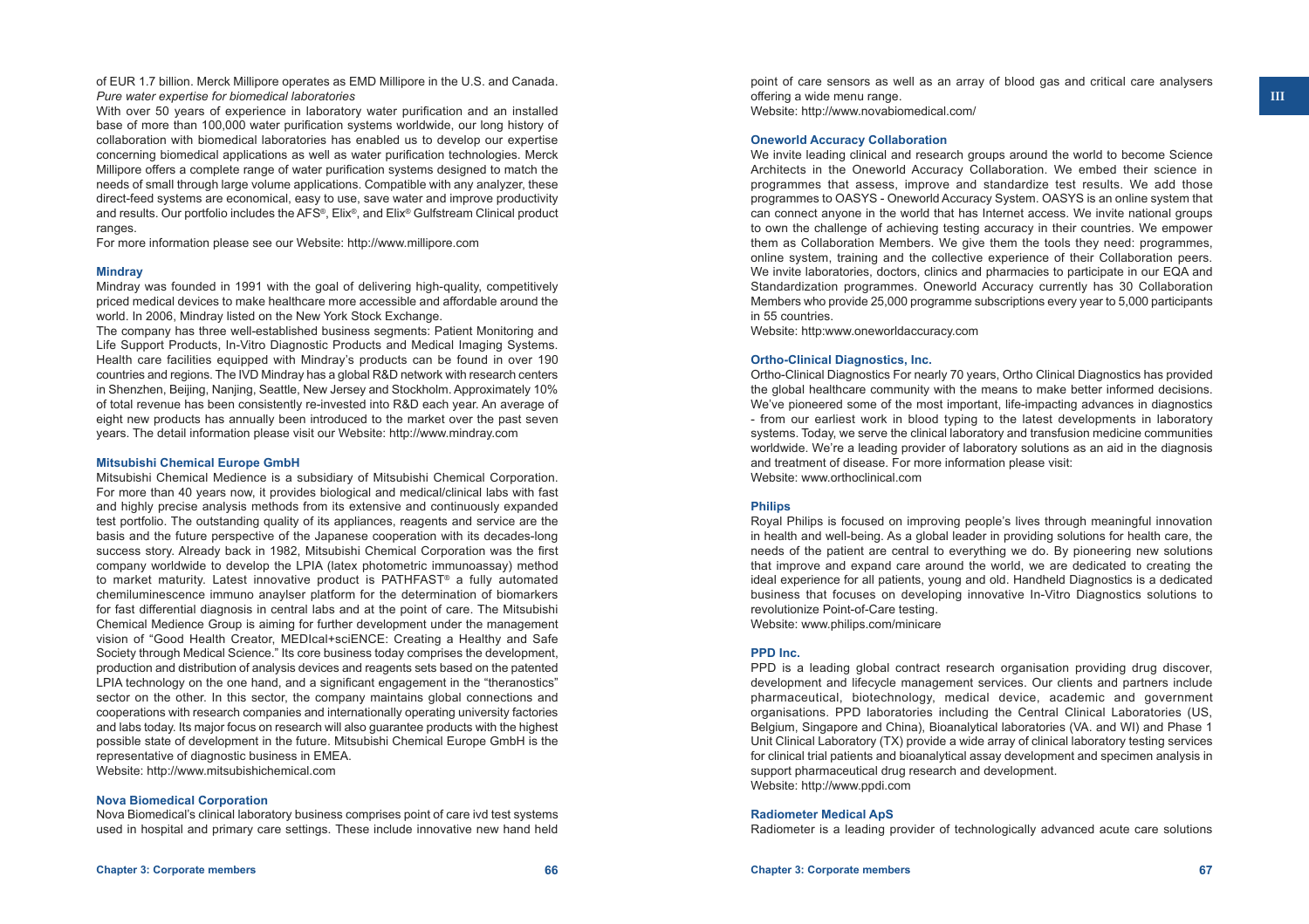that simplify and automate all phases of acute care testing. Radiometer's solutions cover blood sampling, blood gas analysis, transcutaneous monitoring, immunoassay testing and related IT management systems and help healthcare professionals get fast and accurate information on the most critical parameters in acute care testing. This is the foundation for making immediate and well-informed decisions on the treatment of critically ill patients in clinical settings such as emergency care, intensive care, anesthesiology, cardiac surgery, neonatal intensive care and wound care. Founded in 1935 and headquartered in Copenhagen, Denmark, Radiometer was a pioneer in blood gas testing, introducing the world's first commercially available blood gas analyzer in 1954. Today, Radiometer's products and solutions are used in hospitals, clinics and laboratories in over 130 countries, to provide information on the most critical parameters in acute care testing. In fact, five samples are performed every second on a Radiometer analyzer somewhere in the world. That's 300 samples a minute, 18,000 samples an hour, 432,000 samples a day. That's 157,680,000 samples every year performed on a Radiometer analyzer somewhere in the world.

For more information about blood gas analyzers, immunoassay analyzers, transcutaneous monitoring solutions or IT management systems, visit http:/[/www.](http://www.radiometer.com/) [radiometer.com](http://www.radiometer.com/). For information about the latest trends in acute care testing, visit http:// [www.acutecaretesting.org,](http://www.acutecaretesting.org/) Radiometer's knowledge site.

# **Randox Laboratories Ltd.**

Randox Laboratories, a market leader within the in vitro diagnostics industry, has 30 years experience in developing and manufacturing high quality products for laboratories worldwide. Our extensive product portfolio offers complete solutions within the fields of clinical chemistry, forensic toxicology, veterinary, drug residues, life sciences, oncology, molecular diagnostics and internal and external quality control.

Our innovative approach to diagnostics has enabled the development of a wide range of products including our benchtop clinical chemistry analysers, the RX daytona, RX imola and RX monza. The advanced functionality of each analyser ensures outstanding flexibility, optimum reliability coupled with a comprehensive test panel and cost saving features. The most recent addition to the RX series, the RX suzuka, offers high quality testing for the larger throughput laboratory.

Randox has also developed a full range of immunoassay analyser systems. The Evidence family of analysers include the Evidence, Evidence Investigator, Evidence MultiStat and Evidence Evolution. Each system incorporates revolutionary Biochip Array Technology that allows simultaneous detection of multiple analytes from a single patient sample. Rapid effortless testing, advanced consolidation and high quality results are a few of the many benefits of the Evidence analysers. The extensive biochip test menu includes both protein and DNA biochips, expanding the range to over 215 different biomarkers.

Our goal is to 'revolutionise healthcare through continuously improving diagnostic solutions'. We continue to achieve this year after year due to our commitment and significant re-investment in Research and Development. Our large support network of staff allows us to develop and perfect revolutionary products, specifically designed to provide more efficient, higher quality and reliable results, ensuring patients receive the right diagnosis at the right time.

Website: [http://www.randox.com](http://www.randox.com/)

#### **Response Biomedical Corporation**

Response Biomedical develops, manufactures and markets rapid on-site diagnostic tests for use with clinical, biodefense, and environmental applications utilizing its RAMP® platform. RAMP® represents a new paradigm in diagnostics that provides high sensitivity

and reliable information in minutes. It is ideally suited to both point-of-care testing and laboratory use. The RAMP® platform consists of an instrument and single-use, disposable test cartridges; and has the potential to be adapted to more than 250 medical and nonmedical tests currently performed in laboratories. RAMP® clinical tests are commercially available for the detection of RSV and Influenza A/B antigens, heart attack/ heart failure biomarkers, and fibrin degradation products characteristic of pulmonary embolism. For more details please visit the Website: <http://www.responsebio.com/>

#### **Roche Diagnostics GmbH**

Company's Profile: Headquartered in Basel, Switzerland, Roche is a leader in researchfocused healthcare with combined strengths in pharmaceuticals and diagnostics. Roche is the world's largest biotech company, with truly differentiated medicines in oncology, immunology, infectious diseases, ophthalmology and neuroscience. Roche is also the world leader in in vitro diagnostics and tissue-based cancer diagnostics, and a frontrunner in diabetes management. Roche's personalised healthcare strategy aims at providing medicines and diagnostics that enable tangible improvements in the health, quality of life and survival of patients. Founded in 1896, Roche has been making important contributions to global health for more than a century. Twenty-four medicines developed by Roche are included in the World Health Organisation Model Lists of Essential Medicines, among them life-saving antibiotics, antimalarials and chemotherapy.

In 2013 the Roche Group employed over 85,000 people worldwide, invested 8.7 billion Swiss francs in R&D and posted sales of 46.8 billion Swiss francs. Genentech, in the United States, is a wholly owned member of the Roche Group. Roche is the majority shareholder in Chugai Pharmaceutical, Japan. For more information: [http://www.roche.](http://www.roche.com/) [com.](http://www.roche.com/)

# **Sebia S.A.**

Develops, manufactures and commercializes protein electrophoresis tests and analyzers, dedicated to the in vitro diagnosis of cancer, inflammatory, metabolism and hemoglobin disorders. SEBIA's focus on electrophoresis techniques, allows a sustained R&D programme, providing to any type of labs access to genuine evolution. Both agarose gel and capillary assays and their dedicated automation are designed to be integrated into the same routine workflow, for gel (ASSIST, HYDRASYS™ 2) and for capillary electrophoresis, (CAPILLARYS™ 2, MINICAP™). SEBIA has recently diversified its activity by introducing Capillarys 2 Flex Piercing, the most advanced capillary technology, providing high level of performance, bringing complete walk-away automation. Tests available are serum proteins, urine proteins, Immunotyping, high resolution electrophoresis, CDT, and haemoglobinopathy screening from whole blood in primary capped tubes. Recently, SEBIA has diversified its activity in the field of diabetes, to fulfill the growing worldwide demand for more accurate and reproducible methods for HbA1C measurement.

Website: [http://www.sebia.com](http://www.sebia.com/)

# **Sekisui Diagnostics (UK) Ltd.**

YOUR GLOBAL PARTNER FOR OVER 30 YEARS

Sekisui Diagnostics was created in 2011 when Sekisui Medical acquired Genzyme Diagnostics. The new company brings together extensive product development capabilities and a broad global sales/distribution network for our comprehensive product lines:

- Clinical chemistry systems and reagents
- Coagulation systems and reagents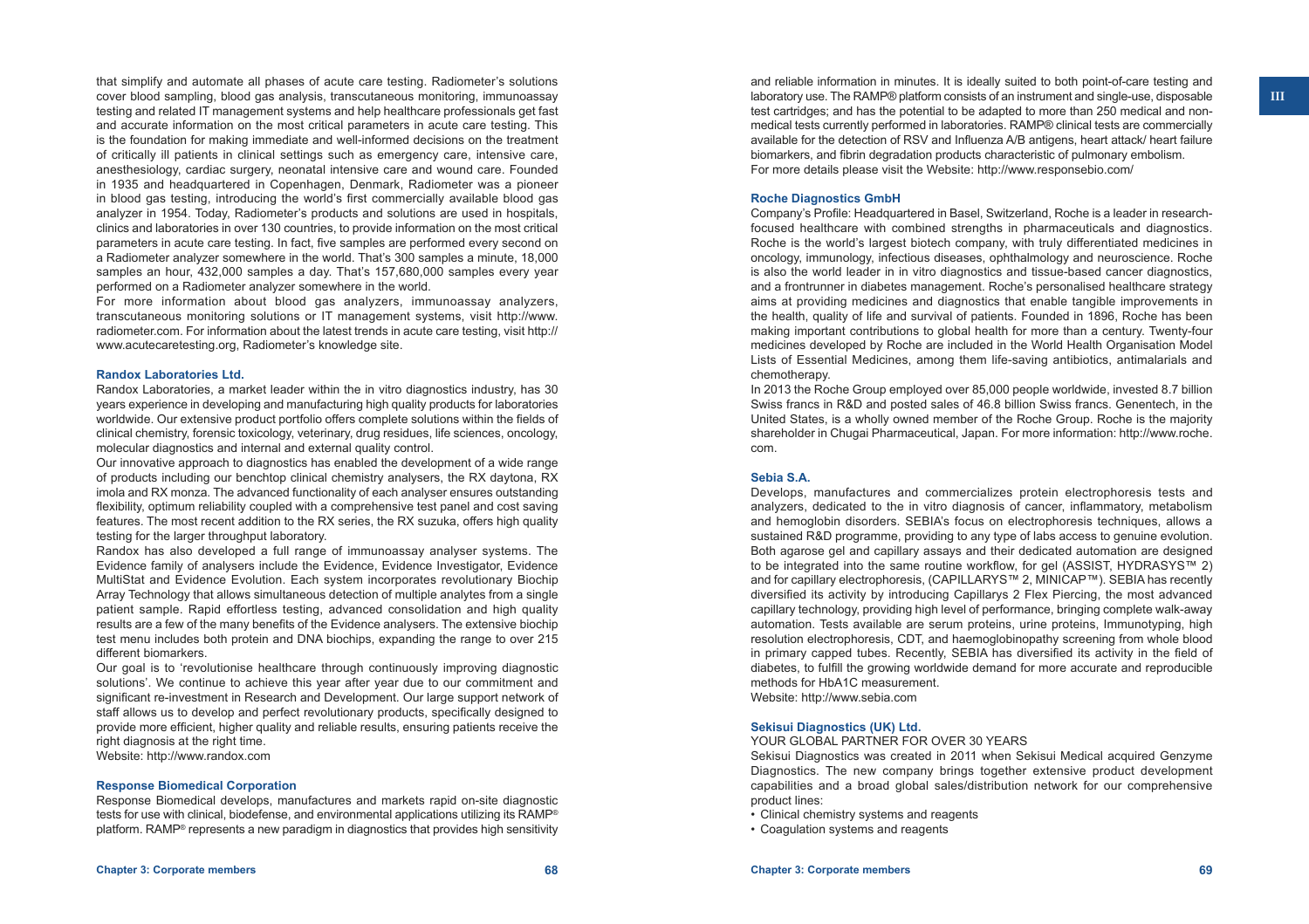• Infectious disease rapid tests, line immunoassays, and ELISA Kits

• Enzymes and specialty biochemical

Sekisui Diagnostics is a diverse company with extensive product development capabilities, state of the art manufacturing facilities, and deep diagnostics expertise. We are dedicated to improving the lives of patients all around the world. Website: [http://www.sekisuidiagnostics.com](http://www.sekisuidiagnostics.com/)

# **Sentinel CH. SpA**

Sentinel CH SpA is an Italian company founded in 1983.

For over twenty years Sentinel has been committed to the development of innovative IVD devices in the bid to make clinical diagnosis ever more reliable.

In 2006 Sentinel moved to new high-tech premises covering a total area of about 10.000m².

The company is ISO 9001:2000, ISO 13485:2003 and ISO 13485:2003 CMDCAS certified.

Sentinel is compliant with the European Directives (98/79/CE), 21C CFR 820 "Code of Federal Regulations" FDA (U.A. Food and Drug Administration), SOE-98-282 (Canadian Medical Devices Regulations) as well as with directives of other countries, including Canada (CMDCAS). The facility, equipments and Quality System are regularly audited by Certification Body, Registrar Body and by customers and inspected by the National Competent Authority and FDA.

Sentinel's commitment to comply with IVD regulations has facilitated and supported successful partnerships in the industry as well as the distribution of Sentinel's products in over 70 countries worldwide.

Sentinel has an active presence at the major international congresses, presenting posters written by its specialised scientists. Sentinel is an active partner of IRMM projects for the release of new References Preparations for proteins.

The Technical and Manufacturing departments count for 70% of the company. More than 100 different assays, under our own brand and also as customized kits, are manufactured in contamination-free clean rooms (ISO 8 and ISO 7 qualified).

The company's main areas of activity are:

- Clinical Chemistry
- Immunoturbidimetry
- Calibrators, controls
- Fully automated systems for Clinical and Immunochemistry, Fecal Occult Blood (FOB) testing and Coagulation.

The new Molecular Biology department initiated in 2008 has its own Production clean rooms (ISO 7) as well as R&D laboratory. Sentinel Diagnostics: "Watching over Life" Website: [http://www.sentineldiagnostics.com](http://www.sentineldiagnostics.com/)

# **Shanghai Zhicheng Biological Technology Co.,Ltd**

Shanghai Zhicheng is an innovative Chinese company devoted to manufacturing and marketing in vitro diagnostic (IVD) tests for use in clinical laboratories. We have been focusing on promoting the quality of our products by serious and pragmatic R&D, strict QC according to ISO 13485 and ISO 9001 since the company was founded by Mr. Wanghui in 1995. Now our products were distributed more than 1000 laboratories in China with famous brand of DENUO. Website: [http://www.shzhicheng.com](http://www.shzhicheng.com/)

# **Sichuan Maker Biotechnology Co., Ltd.**

Sichuan Maker Biotechnology Co., Ltd. is one of the largest companies specialized in manufacturing clinical diagnostic products in China.

MAKER was incorporated in Nov. 1994, since its inception, MAKER focuses on the production of quality diagnostic products through dedicated R&D, strict QC, and advanced manufacturing processes. Now, over 100 SFDA licensed diagnostic products are manufactured and marked throughout China.

Over a decade, MAKER always insists in technology innovation for sustainable development, and has been transformed into one of the leading IVD companies in China.

Website: [http://www.china-maker.com](http://www.china-maker.com/)

# **Siemens Healthcare Diagnostics**

Siemens Healthcare Diagnostics provides healthcare professionals in hospital, reference, and physician office laboratories, and point-of-care settings with the vital information required to accurately diagnose, treat, and monitor patients. The company's innovative portfolio of performance-driven solutions and personalized customer care combine to streamline workflow, enhance operational efficiency, and support improved patient outcomes.

The company serves 30,000 customers in more than 120 countries and offers solutions for immunoassay, chemistry, automation, hemostasis, hematology, blood gas, diabetes, urinalysis, microbiology, and molecular testing, and also offers a comprehensive diagnostics IT portfolio. As a global leader in clinical diagnostics, Siemens' forwardthinking products and services are helping clinicians deliver better care so people around the world can lead healthier lives.

To learn more about Siemens Healthcare Diagnostics, please visit our Website at http:// [www.siemens.com/diagnostics](http://www.siemens.com/diagnostics)

# **Snibe Co., Ltd. (Shenzhen New Industries Biomedical Engineering)**

As a leading company in in-vitro diagnostic in China, SNIBE focused on the research & development on immunology solution since 1995. With this strategy, SNIBE dedicated to develop, manufacture and provide an extensive range of automated immunoassay solution to hospitals, medical centers, clinical laboratories etc.

The successful launch of automated chemiluminescence immunoassay (CLIA) system, MAGLUMI series, is a great milestone of SNIBE's product development. Based on flash chemiluminescence and magnetic microbead separation technology, MAGLUMI system provides a comprehensive test menu and variety analyzers as a complete solution for laboratories' immunoassay demands. Biolumi 8000 is a powerful and flexible integrated system, including sample processing module, ISE, biochemistry and immunoassay. Continues innovation allow SNIBE fulfill the demands of our customers for lab tests. Find out more at:<http://www.snibe.com>

# **Sonic Healthcare Europe**

Sonic Healthcare is an international healthcare group focused on delivering quality, independent services in medical diagnostics worldwide. In eight countries across three continents, the company is structured as a decentralized federation of medicallyled practices. Sonic Healthcare operates in three key segments: pathology which includes pathology/clinical laboratory services provided in Australia, New Zealand, the United Kingdom, the United States of America, Germany, Switzerland, Belgium and Ireland; radiology, which include radiology and diagnostic imaging services provided in Australia and New Zealand, and other, which includes the corporate office function, medical centre operations (IPN) and other minor operations. Sonic Healthcare employs approximately 26,000 people with its head office located in Sydney, Australia. Website:<http://www.sonichealthcare.com/>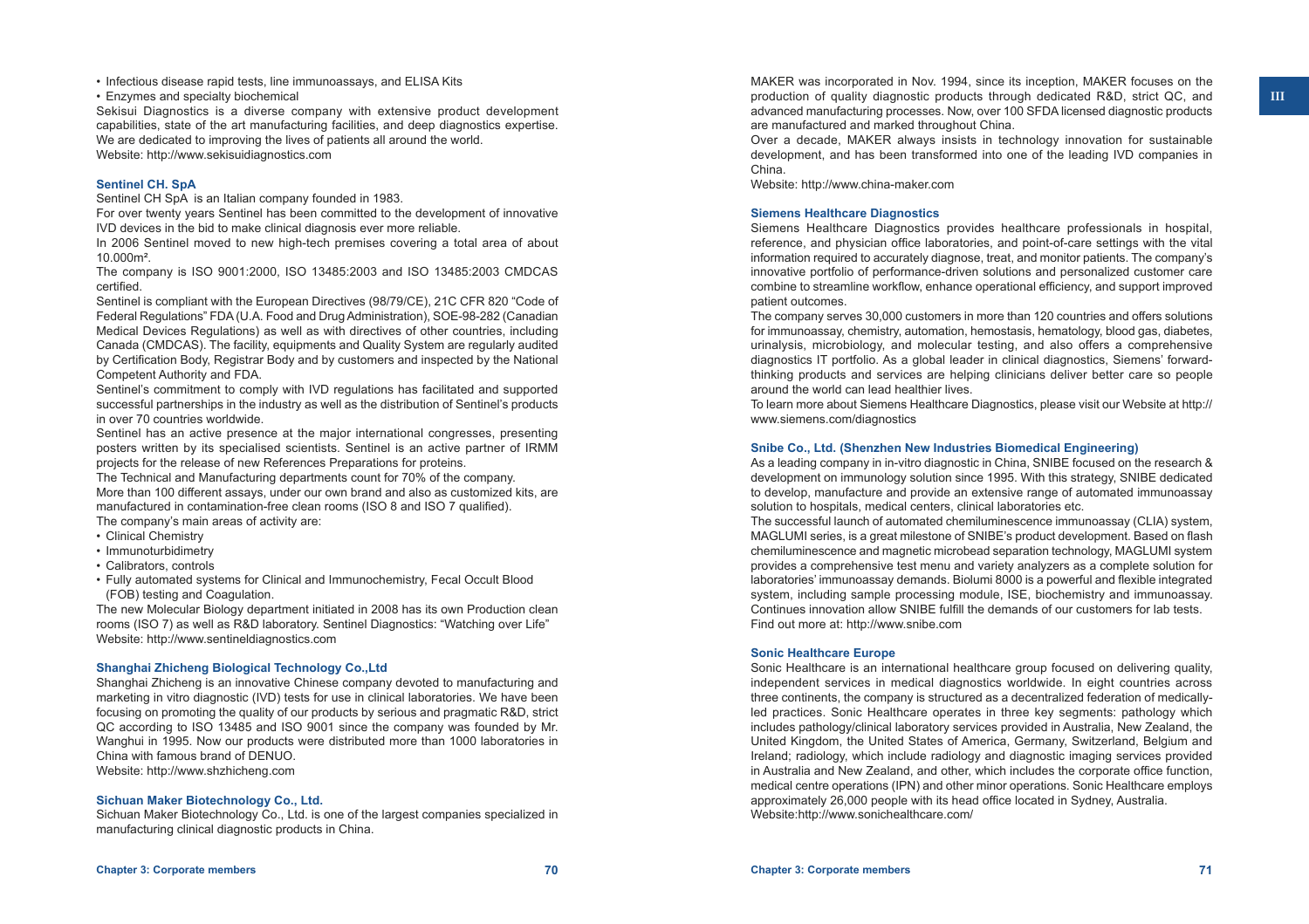# **Sysmex Europe GmbH**

SYSMEX EUROPE GMBH, Germany-based daughter company of SYSMEX CORPORATION, Kobe, Japan, is responsible for customer and sales support for Sysmex's in vitro diagnostic systems and reagents as well as manufacture and sales of reagents for Sysmex's in vitro diagnostic systems in the European, African and Middle East markets.

Sysmex, a manufacturer of comprehensive clinical testing, is engaged in clinical laboratory testing of blood, urine and other specimens, covering the areas of haematology, haemostasis, immunochemistry, biochemistry, urinalysis and faecal occult blood testing.

In the field of haematology, Sysmex holds the global market leader position. In addition to providing instruments and reagents for clinical laboratory testing, Sysmex is also developing a broad range of laboratory information systems and application software, thus offering information technology as part of its comprehensive service and support system. Integration of those various technologies is the driving force behind Sysmex's business activities.

Sysmex is also developing these technologies and expertise to expand its areas of business. For example, it is expanding into such fields as point of care (POC) testing clinical laboratory tests conducted on the spot, such as in the hospital operating room, intensive care unit, or at the clinic - to enable faster diagnoses, centralized test data management for improved testing efficiency, and the establishment of local healthcare networks to link hospitals and clinics.

At the same time, Sysmex is also creating new core technologies to address the challenges of disease prevention and early cancer detection.

By expanding its business into these healthcare testing fields, Sysmex intends to contribute to the creation of a vibrant and healthy society. In addition, Sysmex is applying the technologies that it has devised in the field of clinical laboratory testing to industry, sports, and other new business fields.

At Sysmex, we have adopted two commitments to the future: to continually develop advanced technologies and create value with the aim of serving our customers and society at large; and to play a key role in contributing to the health and vitality of people the world over. It begins with close attention to the voices of our customers. Website: [http://www.sysmex-europe.com](http://www.sysmex-europe.com/)

# **Thermo Fisher Scientific**

Thermo Fisher Scientific Inc. (NYSE: TMO) is the world leader in serving science, with revenues of \$17 billion and 50,000 employees in 50 countries. Our mission is to enable our customers to make the world healthier, cleaner and safer. We help our customers accelerate life sciences research, solve complex analytical challenges, improve patient diagnostics and increase laboratory productivity. Our four premier brands - Life Technologies, Thermo Scientific, Fisher Scientific and Unity Lab Services - offer an unmatched combination of innovative technologies, purchasing convenience and comprehensive support.

For more information, please visit: <http://www.thermofisher.com/>

### **Unilabs**

Unilabs is a leading clinical European supplier of laboratory medicine and radiology services with operations in 12 European countries. Unilabs supplies diagnostics services to:

- Public and Private healthcare units
- Hospitals
- Outpatient clinics
- Occupational health units
- County councils
- The general public
- Insurance companies

Unilabs also provides Laboratory and Logistics services for drug development companies & CROs.

Website: [http://www.unilabs.com](http://www.unilabs.com/)

# **Wako Pure Chemical Industries, Ltd./Wako**

Wako Pure Chemical Industries, Ltd. was established in 1922 as a predecessor of Takeda Chobei Shoten (currently, Takeda Pharmaceutical Company Limited) pharmaceutical department.

Interest in healthcare continues to grow. High hopes are now pinned on the diagnostic tests to enable prevention of diseases, as well as their early detection and treatment. Wako Pure Chemical Industries, Ltd. is engaged in the research, development, and manufacturing of a diverse range of products, such as assay kits for the diagnosis of cancer and life-style related diseases, and infectious disease assays.

We are also steadfastly fulfilling our mission as a comprehensive diagnostic reagent manufacturer by developing assays that integrate reagents and instruments, and by promoting comprehensive total solutions for medical management and operations. We will contribute to the advancement of the quality of medicine by continuing to develop valuable assays in cutting-edge areas, supporting future medicine such as disease prognosis and diagnosis, and predisposition detection. Website: [http://www.wako-chem.co.jp](http://www.wako-chem.co.jp/)

# **Wiener Lab**

Wiener lab. develops, manufactures and markets FDA approved diagnostic reagents since 1960. It is also the distributor of technical equipment from international renowned companies. It is located in Rosario, Argentina, in a crossroads of the Mercosur. It is the leading manufacturer of diagnostic reagents in Latin America and its sales network includes six associated companies in Brazil, Chile, Colombia, Mexico, Peru and Venezuela, and has sales representatives in the other countries of the region. Its exports operations for Eastern Europe and the Middle East are performed through its associate company Wiener lab. Switzerland. Wiener lab. products are focused on clinical analysis and specialised hospital laboratories. Its products are based on the research, development and production of monoclonal antibodies to manufacture several tests: Hepatitis, Pregnancy, Blood Typing; production and purification of antigens for the detection of parasitic (Chagas'disease, Toxoplasmosis), bacterial (Brucella, Salmonella) or viral (Hepatitis, AIDS) diseases; applied research on recombinant nucleic acids and nucleic acid probes, as well as PCR (Polymerase Chain Reaction) procedures; design of recombinant proteins and synthetic peptides with antigenic activity; and research on different branches of Biotechnology. The leading edge technology in the research and development of diagnostics kits for Chagas'disease have earned Wiener lab. an outstanding position within the diagnostic market.

Some of Wiener lab. products are the result of joint projects with renowned research centres. Along with the Program for Appropriate Technologies in Health (PATH-Seattle, USA), Wiener lab. has developed a high sensitivity, non-instrumental procedure for HIV carriers screening, the D.I.A. (Dot Immuno Assay) HIV 1+2, which has been evaluated and approved by the World Health Organisation. Wiener lab. keeps up to date in scientific research and manufacturing technologies in order to improve and develop products of advanced technology.

Website: [http://www.wiener-lab.com.ar](http://www.wiener-lab.com.ar/)